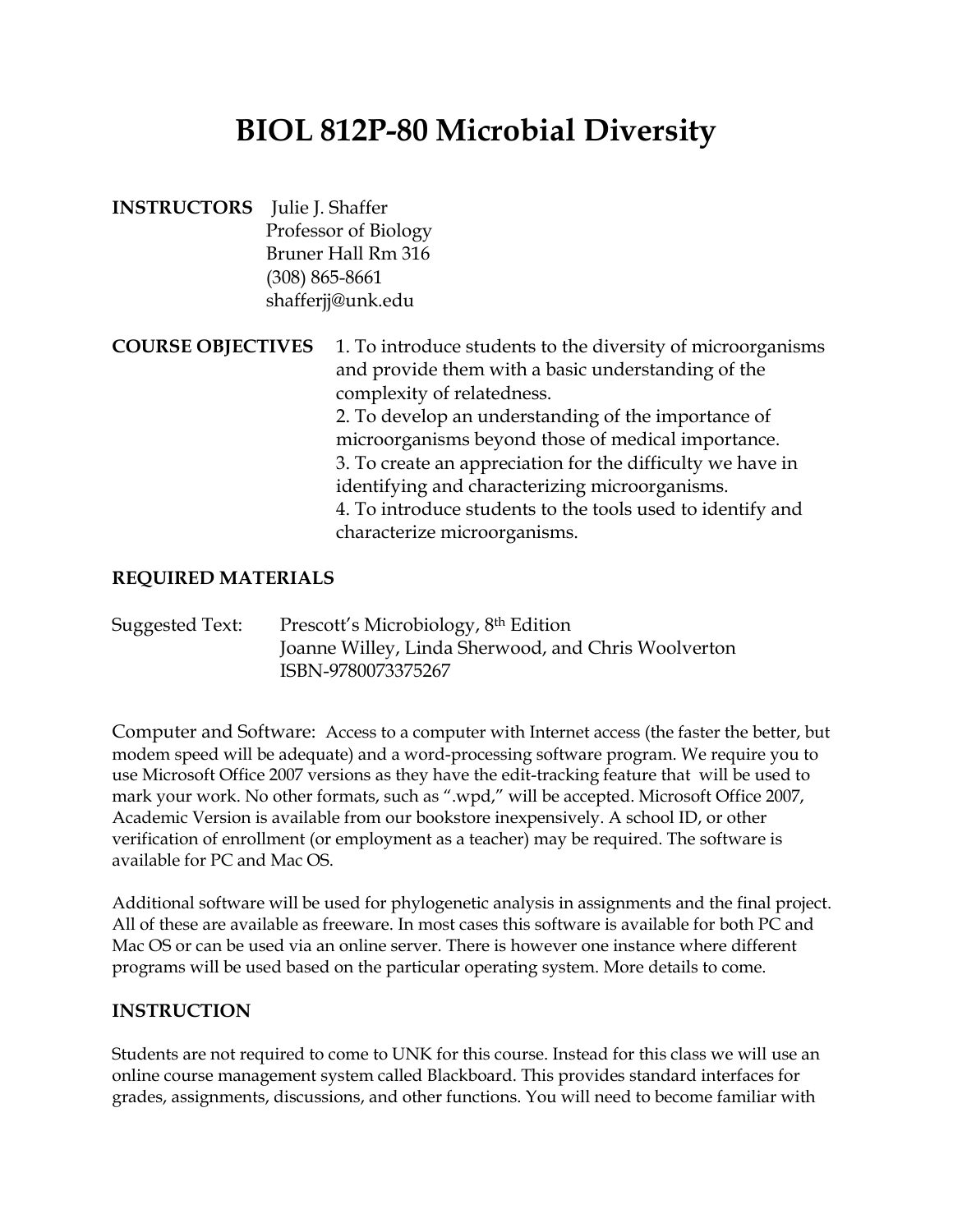this application. There is some online help, and in addition we will talk about this software in the first lecture to you. There are two important things to remember about this system:

- 1) You **must check and use your UNK email address** to receive and send emails pertaining to this class. The Blackboard system does not allow us to enter any other email address that you may be using now.
- 2) Check the announcements page of Blackboard for breaking news. Any information we need to get to the class as a whole will be on this opening page. We will tell you how to get to this page in our first lecture to you!

In addition, you will find other useful material at the class web site. Among the things on the webpage will be the syllabus and other useful documents, links to other sites that have information you may need to visit to learn information and your grades.

All lectures will be posted on Blackboard in the Course Documents section. We will also post the outline for each lecture on the Blackboard web site. (Remember that this information is copyrighted, so it is illegal to copy this material and distribute it.) These outlines are not a substitute for doing class work (viewing lectures, reading papers and the text, and viewing internet sites). The notes will allow you to listen during lecture without the need to frantically copy each word spoken on the tape. However, the notes are skeletal, and we do talk about more than is on the notes. This means that total reliance on the notes will result in poor understanding of class material.

We also expect you to keep up with the pace of the course. If this is your first distance class, you will find that these classes are rigorous and fast paced. If you fall behind, you will have a difficult time catching up, getting an A, or maybe even completing the course. Please do not procrastinate.

#### **GRADES AND GRADING**

Your grade for this course is weekly quizzes, project assignments and a final paper. Your Grade will be calculated as follows:

| <b>Graded Assignments</b>  | Points |
|----------------------------|--------|
| Quizzes                    | 100    |
| Project (4 parts)          | 50     |
| <b>Final Project Paper</b> | 50     |
| Class Total                | 200    |

**Grading Scale.** Grades will be assigned using the standard grading scale for the Department of Biology, as follows: A (93-100%), A- (90-92%), B+ (88-89%), B (83-87%), B- (80-82%), C+ (78- 79%), C (73-77%), C- (70-72%), D+ (68-69%), D (63-67%), D- (60-62%), and F (below 60%).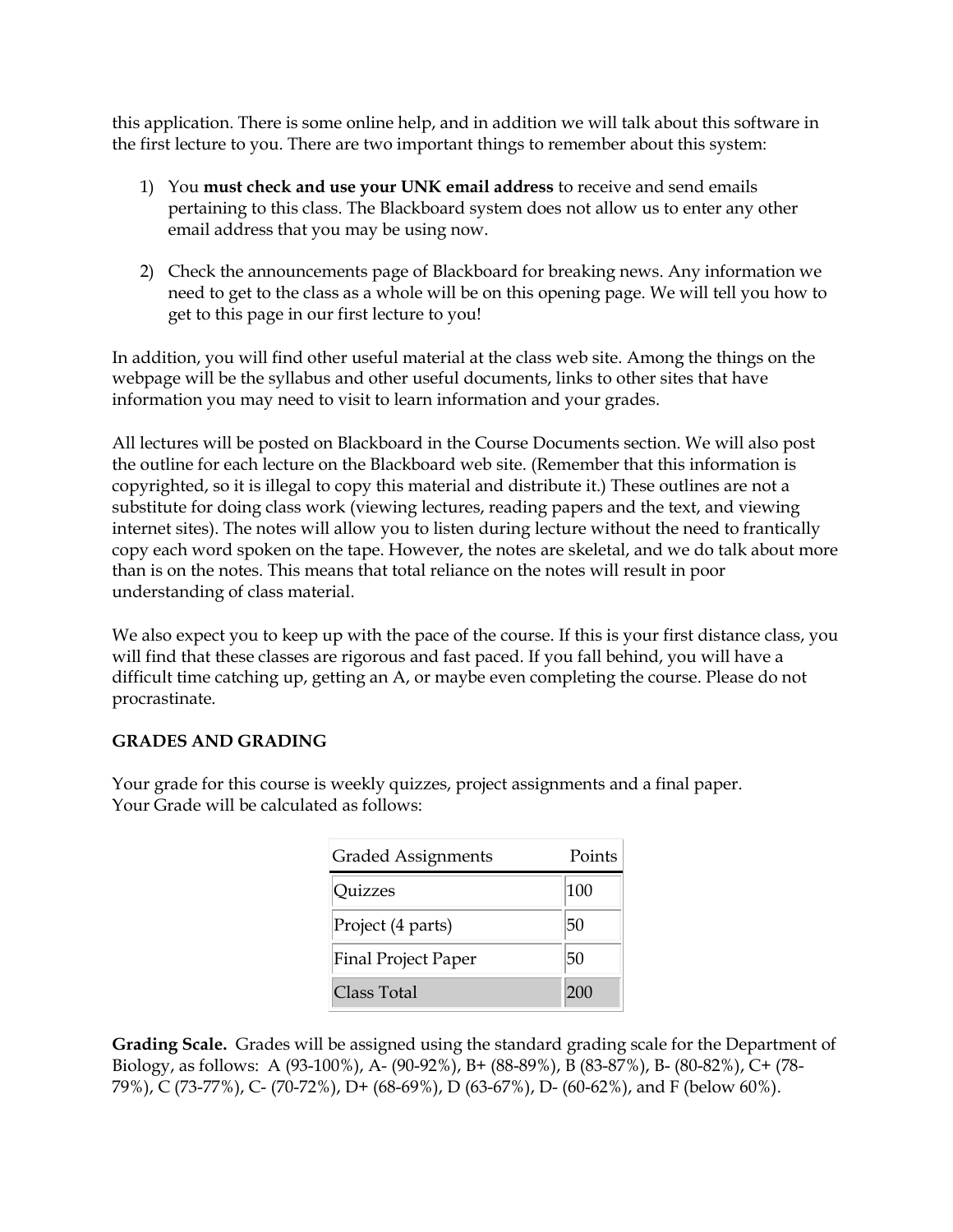#### **QUIZZES**

There will be weekly assigned quizzes worth 10 points each. The quizzes will cover the material that we cover in the lectures that week. The quiz schedule is included with the syllabus outline. You are responsible for remembering and taking each quiz on Blackboard. The quizzes will be saved in the Assignments section. You will only be able to take the quiz one time. The quizzes are timed so as not to allow you to use your books or notes. The grade will be automatically entered in the grade book on Blackboard. If you have any problems accessing the quiz, please let me know immediately. You will have 12 quizzes assigned, but we will drop the two lowest quiz grades.

#### **RESEARCH PROJECTS**

A substantial component of your grade (50%) is based on completion and interpretation of a research project. For this project you will be assigned a set of DNA sequences and will use phylogenetic analyses to classify the corresponding microorganism. The project is broken up into four parts and a final paper. The assignment schedule is indicated below. Each part of the project is dependent on the proceeding part and feedback will be given before moving on to the next step. It is very important that you complete each assignment on time and heed the suggestions given. It is possible that you will have to redo one or more of the steps in order for the subsequent steps to work. I highly suggest working on each part as early as possible, in case problems arise.

For the final paper your project results will be written up as a journal article in which you will provide background, describe methodology, and interpret your results. The paper will include the standard sections found in scientific journals (Introduction, Materials and Methods, Results, and Discussion) and will require the use of primary literature. More information will be made available at a later time.

#### **LECTURE TOPICS**

Lecture 1: Introduction to the course Lecture 2: Microbial Evolution and the Tree of Life Lecture 3: Speciation Concept Lecture 4: Techniques Used to Identify Microorganisms Lecture 5: Introduction to Tree-thinking and Phylogenetics Lecture 6: Inference of Phylogenetic Trees Lecture 7: Research Projects Introduction Lecture 8: The True Bacteria: Cell Membranes and Cell Walls Lecture 9: The True Bacteria: Structures Internal to Cell Walls Lecture 10: Classification of Bacteria: Alpha and Betaproteobacteria Lecture 11: Classification of Bacteria: Gammaproteobacteria Lecture 12: Classification of Bacteria: Delta and Epsilonbacteria Lecture 13: Classification of Bacteria: Gram - Nonproteobacteria Lecture 14: Classification of Bacteria: Low GC Gram + Bacteria Lecture 15: Classification of Bacteria: High GC Gram + Bacteria